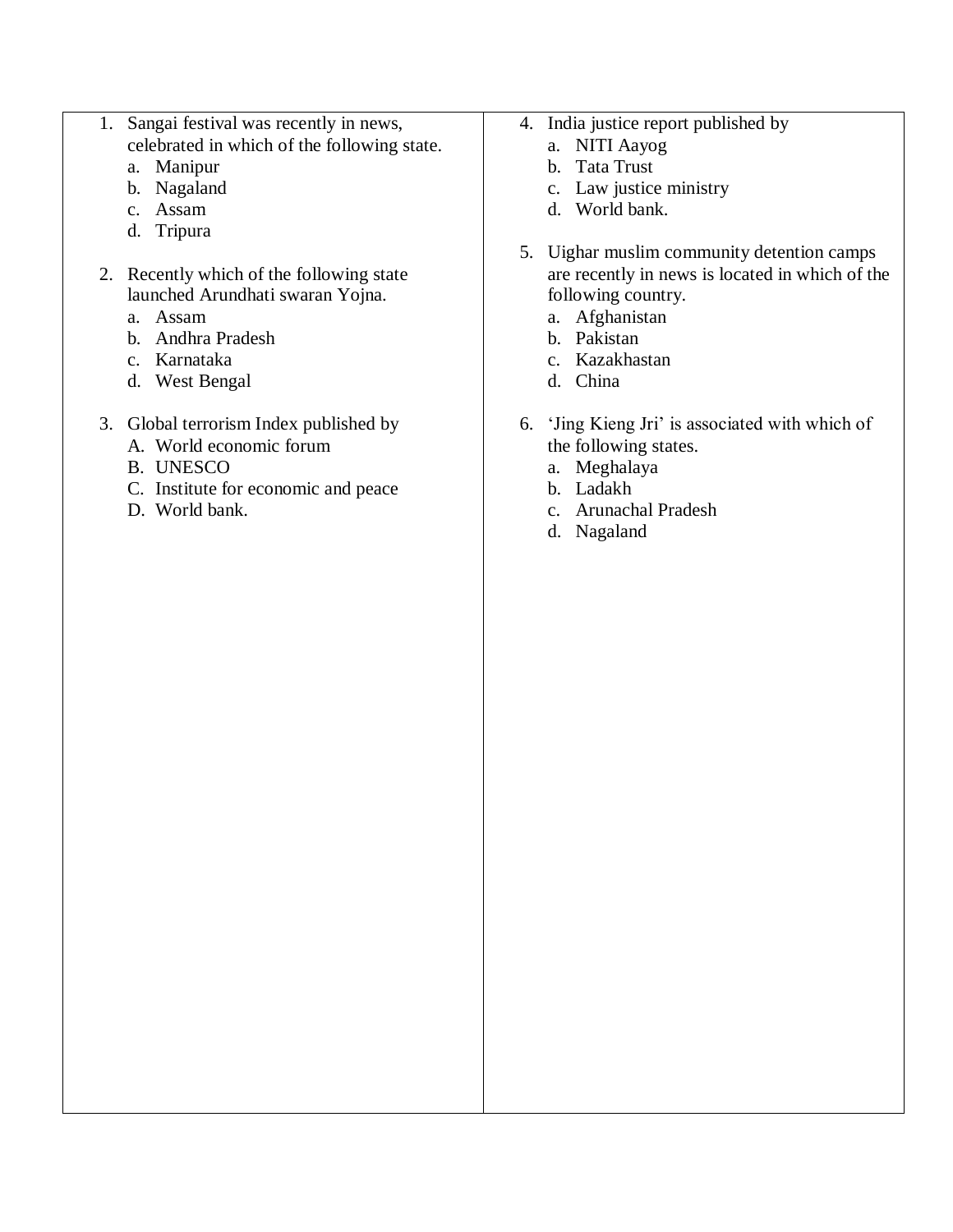- 7. 'Guru ghasidas National Park' is located in which of the following states.
	- a. Jharkhand
	- b. Chattisgarh
	- c. Madhya Pradesh
	- d. Uttarakhand
- 8. Which of the following statement is/are correct.
	- 1. The total fertility rate (TRF) in india has declined below the replacement rate of 2.1
	- 2. Teenage Birth rate in india has increased in the last 10 years.
		- A. Only1
		- B. Only 2
		- C. Both
		- D. None
- 9. Online management monitoring of accounting system (OMMAS) is associated with
	- a. Pradhan Mantri Gram Sadak Yojna (PMGSY)
	- b. Mahatma Gandhi National rural employment Guarantee Act.
	- c. Pradhan Mantri Fasal Bima Yojna.
	- d. Pradhan Mantri Jan Dhan Yojna.
- 10. Indian railway set up institute of financial management in which city.
	- a. New Delhi
	- b. Hyderabad
	- c. Chennai
	- d. Bombay/Mumbai
- 11. Which country organized WATEC conference
	- a. Israel
	- b. Bharat
	- c. USA
	- d. Britain
- 12. Lemru elephant reserve belong to which state.
	- a. West Bengal
	- b. Madhya Pradesh
	- c. Chattisgarh
	- d. Karnataka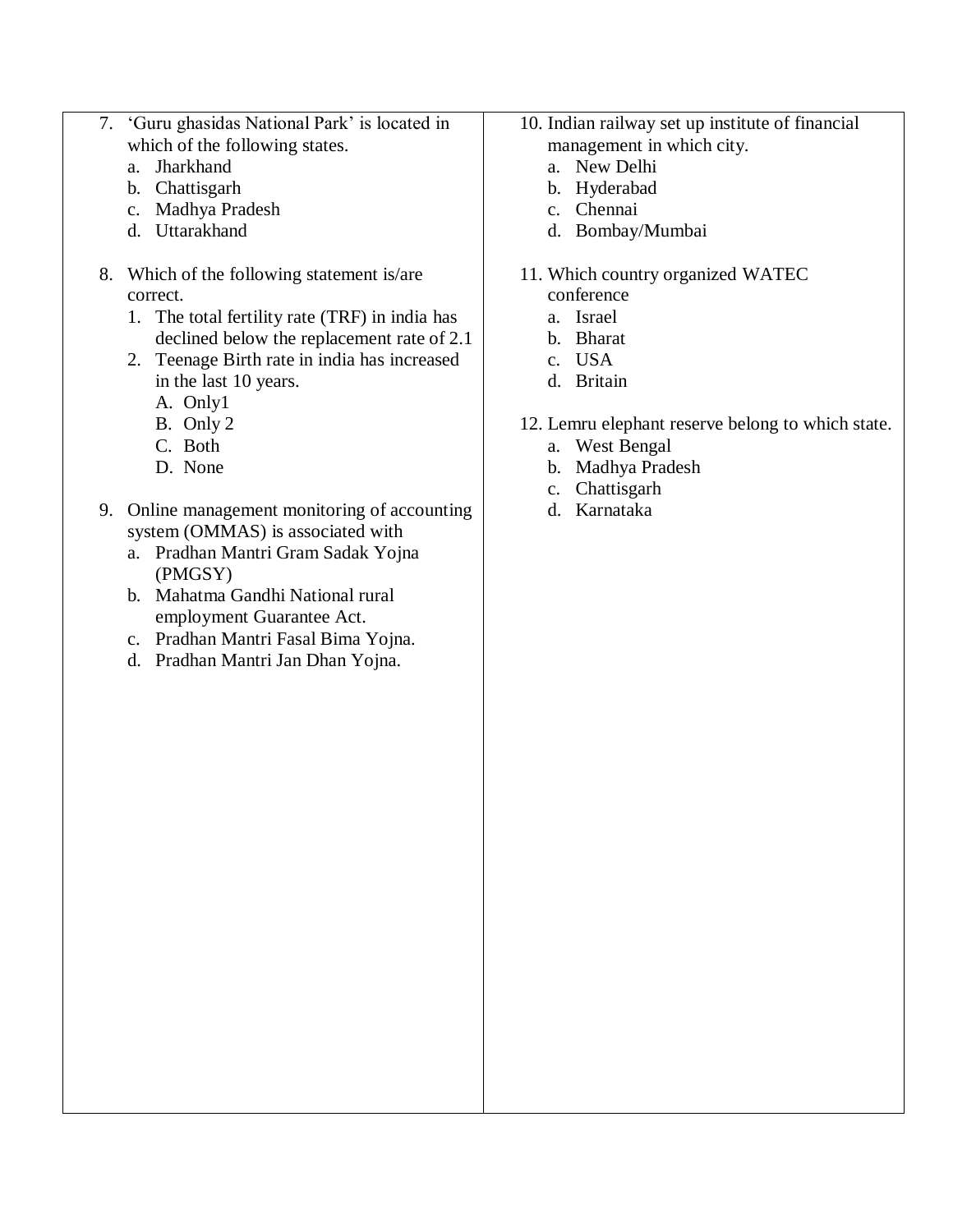- 13. 8<sup>th</sup> National Tribal Craft Mela held in
	- a. Hyderabad
	- b. Bhubaneshwar
	- c. New Delhi
	- d. Bhopal
- 14. Which state give 5% reservation for sportsperson in government jobs.
	- a. Bihar
	- b. Gujarat
	- c. Karnataka
	- d. Madhya Pradesh
- 15. North East Festival held in which city of uttar Pradesh
	- a. Prayagraj
	- b. Lucknow
	- c. Greater Noida
	- d. Varanasi
- 16. Which state/union terriotary achieves highest road length in country under PMGSY in 2019?
	- a. Maharashtra
	- b. Gujarat
	- c. Jammu and Kashmir
	- d. Uttar Pradesh
- 17. 8<sup>th</sup> edition of International Tourism Mart organized in which city.
	- a. New Delhi
	- b. Imphal
	- c. Bhopal
	- d. Hyderabad
- 18. Mankidia Tribe, often seen in news, are particularly vulnerable tribal group in which of the following states.
	- a. Odissa
	- b. Rajasthan
	- c. Kerala
	- d. Arunachal Pradesh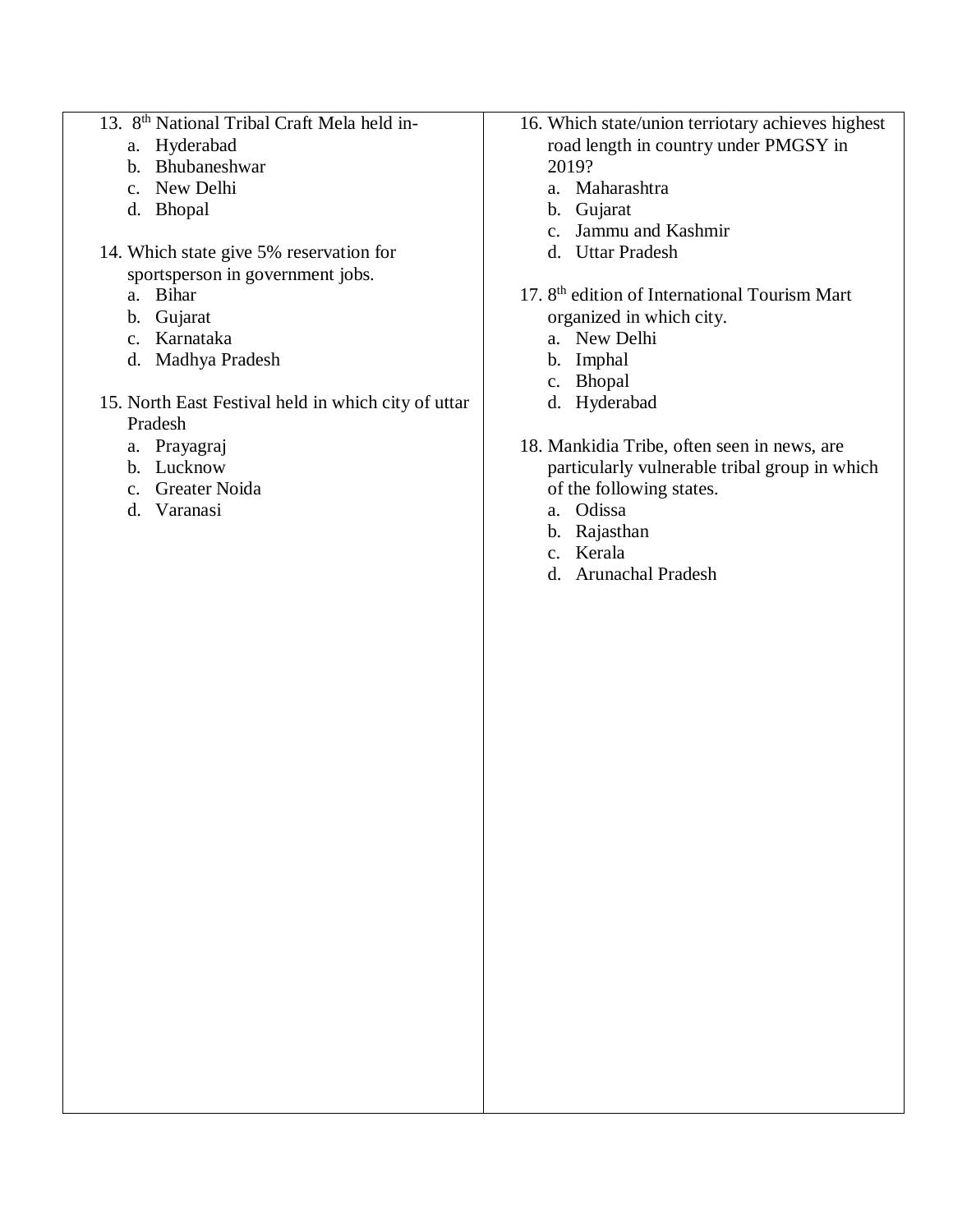- 19. First women pilot of Indian navy to join Naval Operation ?
	- a. Lieutenant Shivangi
	- b. Lieutenant Bhavna Kanth
	- c. Lieutenant Anjali Singh
	- d. Lieutenant Avni Chaturvedi
- 20. "No money for terror" organized by
	- a. FATF
	- b. Egmont Group
	- c. Asia Pacific Group
	- d. UNO
- 21. National Institute of Sowa Rigpa established in which city?
	- a. Shimla
	- b. Leh
	- c. Gangtok
	- d. New Delhi

## 22. NuGen Mobility summit 2019 held in which

- city
- a. Manesar
- b. Greater Noida
- c. New Delhi
- d. Gurugram
- 23. Which organization related to '3s' Programme in india
	- a. WHO
	- b. NITI Aayog
	- c. UNDP
	- d. Tata Trust
- 24. World Energy outlook released by
- 1. World Economic Forum
- 2. International Energy Agency
- 3. International Atomic Energy Agency
- 4. World Bank